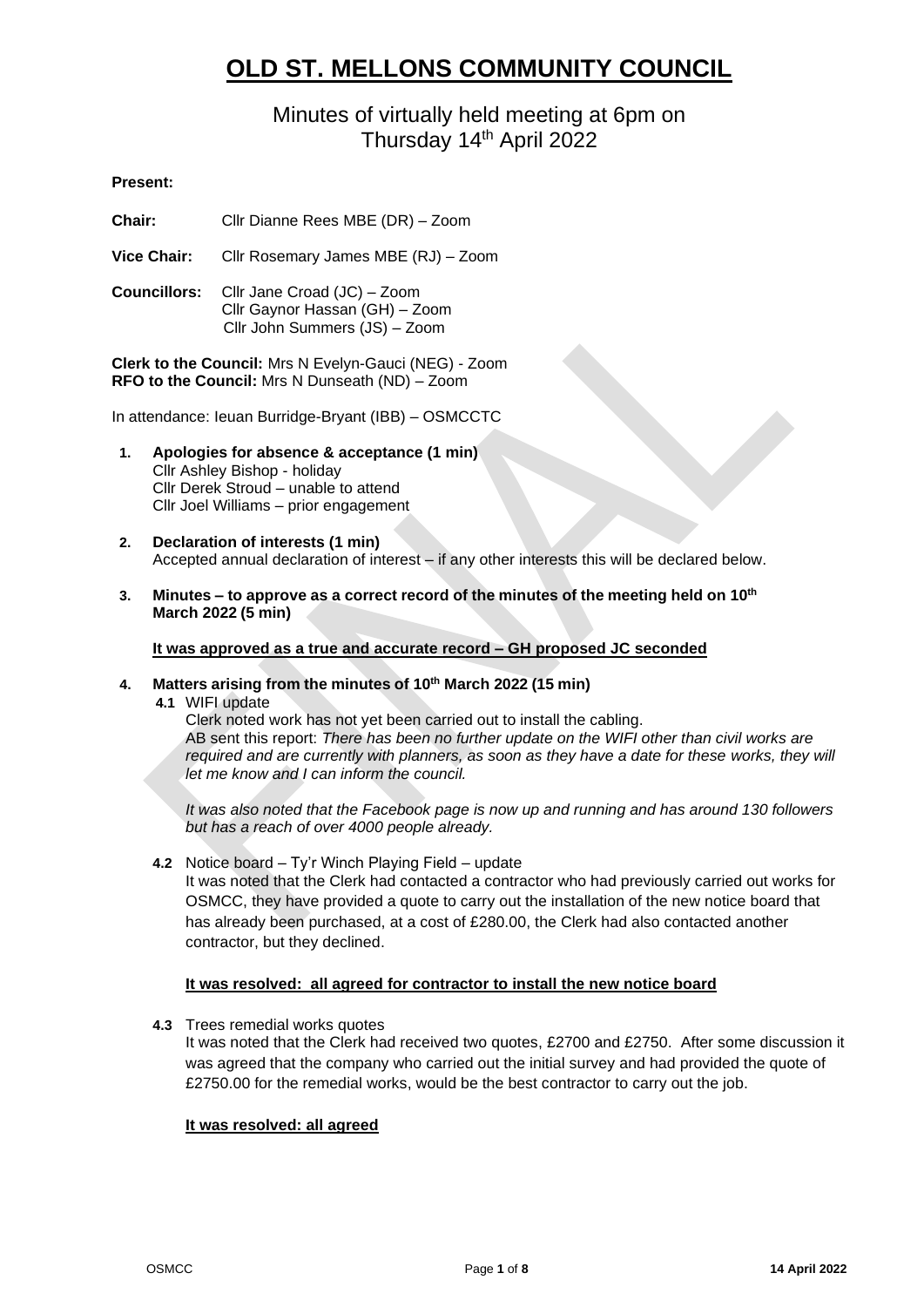# **4.4** Grass cutting contract update

It was noted that contractor with the cheaper quote has withdrawn. The other quote was from our existing provider, the Clerk asked to confirm as to whether the contract will be yearly based or 3 yearly.

It was noted that the quote of £8260.00 per year will be fixed for three years. All agreed that the commencement date will be 1st April 2022 and that this should be a 3-year contract.

#### **It was resolved: all agreed**

**4.5** PAT Testing – quotes required

Clerk noted that our existing electrician will be able to carry this out as he had previously done. PAT testing has now been completed at a cost of £170.00. As the Village Hall is now in use with long term and private hires, it was noted that this needed to be carried out as a health and safety matter.

# **It was resolved: all agreed**

**4.6** Elections

It was noted that the poll is uncontested. Also noted there remains one vacancy which can be filled by co-option after 5 May 2022 – Mrs Anne Hopewell-Ash has been elected, and Cllr Derek Stroud did not proceed with his re-election.

**4.7** Hybrid Meetings – update Ongoing – JC is still investigating this.

# **4.8** Flagpole – update

Clerk had asked the contractor if he can put up the flagpole, the contractor noted the new flagpole is very flimsy and would not recommend putting this up in the playing field as if this was climbed upon, or a strong wind, was potentially high to falling down. Clerk asked for recommendation of companies that supplied flagpoles, Clerk awaiting for contractor with suppliers contact details.

**5. Local Residents (15 min) – web link available on request if meeting held via Zoom** *Under Standing Order 64 the meeting may be adjourned for up to fifteen minutes for a public session. Each member of the public may speak only once and may express observations only. Members of the Council should not enter into any discussion. The Chair may limit an individual's speech to provide equal opportunity to all members of the public.*

None attended

#### **6. Finance (15 min)**

(RFO to present financial report)

*Presented to the Council 14th April 2022*

*Bank-statements have been received for the Main Account dated 30th March and for the Savings Account dated 31st March. NatWest Bank has confirmed the balance on the Tennis Club Savings Account to the 31st March is £0 as expected. The financial report has been completed using this information.* 

*The expenses and cheques that need to be approved and paid are as per the Bank Rec. and are detailed as follows: - Annual Boiler Service, 2 x Burial Fees Admin Charge, Smoke Detectors, Fire Extinguishers, Annual Payroll Services, Village Hall PAT testing, Replacement of Noticeboard, and expenses for March for the Clerk, RFO and Caretaker.*

*NatWest Bank has confirmed that the Precept for 2022-23 has been received.*

*Income received during March totals £1491.15 and is detailed as follows: - Burial Fees - £370 Village Hall Bookings totalling £845 Tennis Club Membership £13.83 (3 x £5 Pay & Play Bookings with deducted fees) VAT refund to the 31st January 2022 totalling £202.32 Western Power Distribution Lease for 2022-23 totalling £60*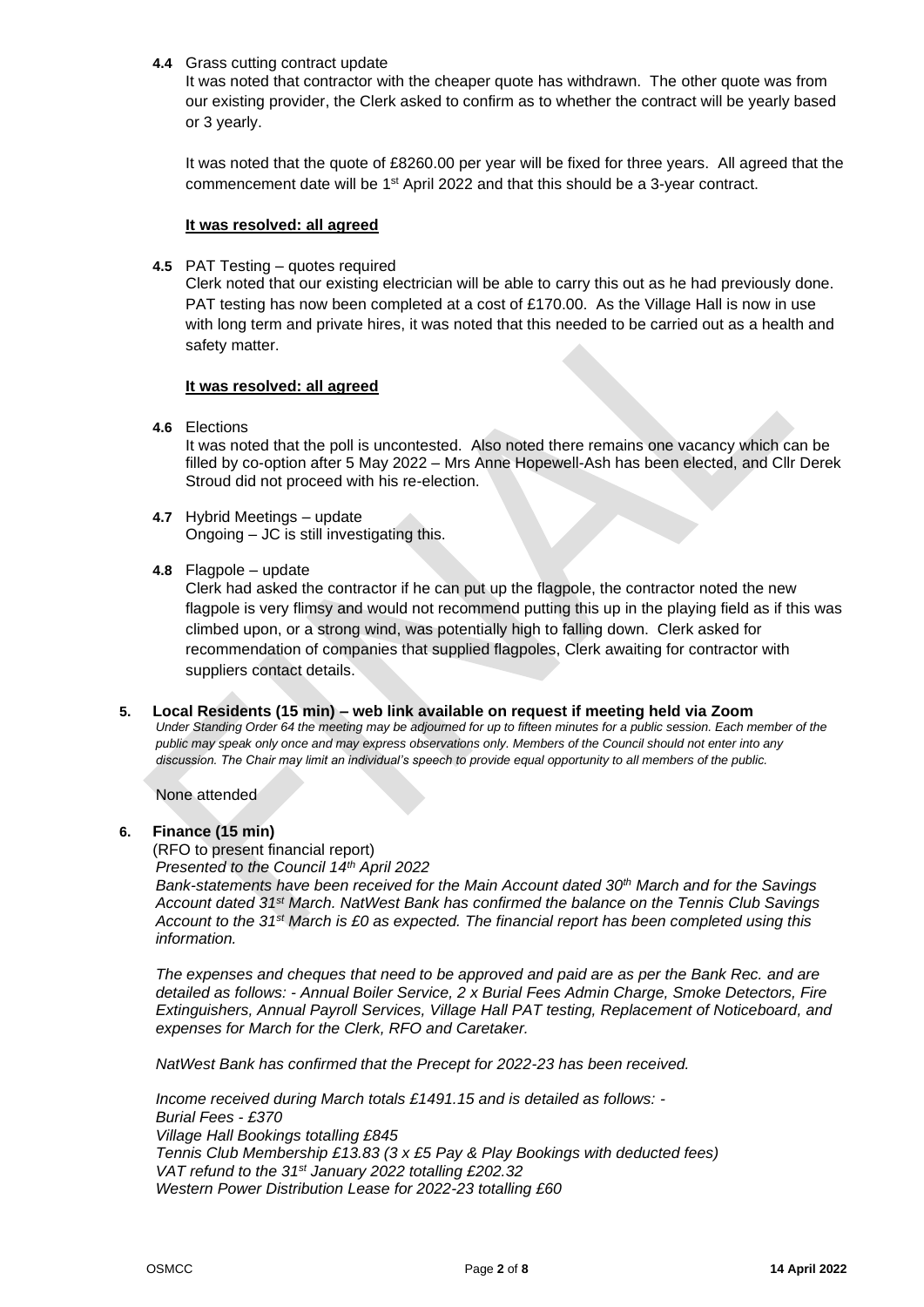*A further £1556.48 is pending for payments as follows: - For Village Hall Bookings in March £210 pending, and for April £510 pending For Tennis Court Bookings and memberships £43.05 pending, From Western Power Distribution Wayleave for 2022-23 £39.55 pending (cheque received), VAT to be reclaimed from HMRC for February and March 2022 £528.88 pending, Burial Fees £225 (cheque received)*

*Talk Talk have advised that the monthly contract fee will increase by £2.50 + VAT from 1st May 2022.*

*This contract will be cancelled when the new Wi-Fi provider has completed the installation of Wi-Fi to the Village Hall.*

*RFO has circulated some information on the NatWest Onecard which is a business payment card and kindly requests the Community Council to consider whether this would be appropriate.*

*From May 2022 the Bank Mandate will need to be amended to remove signatures from members who have left the Community Council and to consider anyone new to add. RFO kindly requests that the Community Council take the opportunity to consider whether online banking may be appropriate for making payments and has circulated some information from NatWest on a service they provide.*

**6.1** To approve the RFO's, Clerk's & Caretaker expenses – March RFO £49.00 Clerk's £54.93, £65.82 (smoke detectors), Caretaker £19.50

#### **It was resolved: all agreed**

**6.2** Boiler & Gas appliances service - approve payment £155 + VAT

#### **It was resolved: all agreed**

**6.3** NatWest Business Payment Card RFO recommended a business card with a view to make purchases on behalf of OSMCC, it was also noted that not all companies accept cheques, Clerk had to use own money to purchase smoke detectors. When purchasing online, cards are the only means of acquiring

items. As Proper Officer the card would be in the name of the Clerk.

All agreed in principle with a view that RFO to provide more details.

**6.4** NatWest Online Banking & Mandate - To consider arrangements from May 2022 It was noted that some changes will have to be made with regards to signatories of the cheques due to DS will need to be removed, RFO asked if anyone else would like to be a signatory.

RFO has recommended looking into online banking, as this has now become a simpler process to set up.

RFO noted that there are a considerable amount of cheques to write and bank each month, plus the mileage and time to travel around to obtain three signatories, which is not always possible to do on the same day.

In principle it was agreed to look into this option, RFO to provide further details and costs.

**6.5** New National Minimum Wage from April 2022 It was noted that the increase from April will be £9.50/hr.

#### **It was resolved: noted and agreed**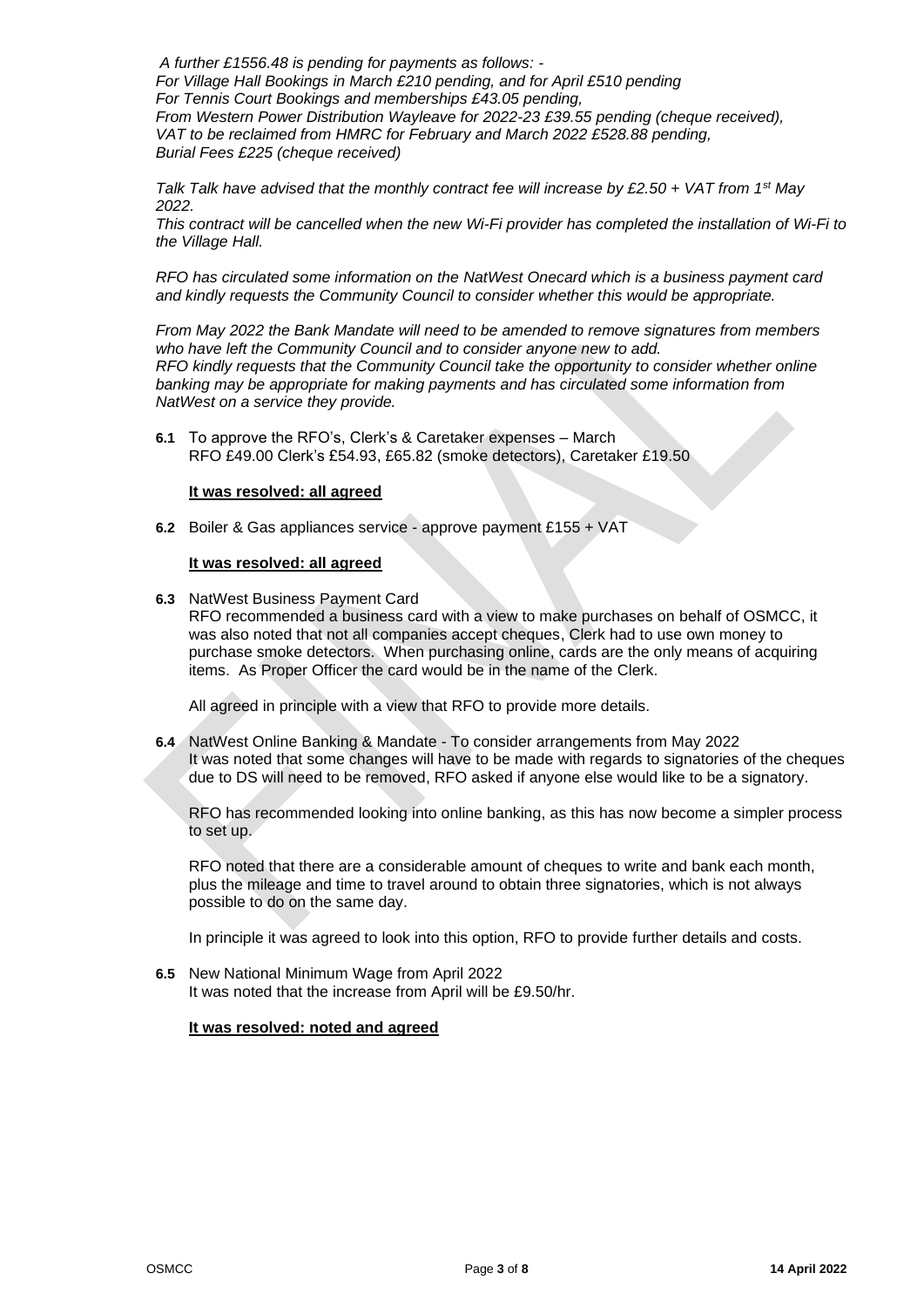# **7. Annual Planner (10 min)**

- **7.1** Quarterly signing of Bank Reconciliation **Completed**
- **7.2** PAYE months 9-12 April Paid - completed
- **7.3** Agree Financial figures RFO Annual Return VAT recovery review RFO circulated information to all Cllrs and noted the balance carried forward is £51063.00 Noted.
- **7.4** Audit Requirements 2021-22 RFO asked if OSMCC would consider retaining our existing auditor Mrs Joanna Howell, the cost to provide the annual return will be £175.00

# **It was resolved: all agreed to the fee and retaining existing auditor**

**7.5** Councillors Renumeration from May 2022 It was noted there are a few changes to this allowance – this year it also includes an optional attendance allowance up to a maximum of £30 per meeting.

Noted to defer to next meeting to discuss

# **8. OSMCC Tennis Club (10 min)**

DR, JC declared an interest and took no part in the voting.

• OSMCCTC Membership Fees

Management Team suggested a new membership fee of single: £25 (resident), £35 (nonresident) and family membership: £35 (resident) £45 (non-resident), this seems reasonable and appealing to new members, without being too ambitious and expensive. Also considering court maintenance costs, Pay & Play will still stay at £5

RJ, GH, JS discussed this and noted that this was agreeable, Clerk asked if the membership could be extended until the end of August 2022 as the Queen's Jubilee event is also incorporating promoting the Tennis Club and to enrol new members. It was agreed that the new fees will commence from 1st September 2022 and will run annually from September to August.

# **It was resolved: RJ, GH, JS agreed**

• Membership Renewal

As above it was agreed that membership will now commence from September to August annually.

IBB noted if members applied mid-term that a small discount for part year could be applied. RJ, GH, JS agreed.

#### **It was resolved: RJ, GH, JS agreed**

• Tennis Coach Fee and Travel Expenses (£200-£250) OSMCCTC Management Team noted that the Tennis Coach and travel expenses will be around £200 - £250 for the Queen's Jubilee event.

RJ noted that this will be paid from the Queen's Jubilee fund.

#### **It was resolved: all agreed**

• OSMCCTC Management Team will print 'Tennis Club Open Day' flyers for the Queen's Jubilee event at a cost of 50 for 1,000 flyers.

It was noted that this will be paid from the Queen's Jubilee fund.

#### **It was resolved: all agreed**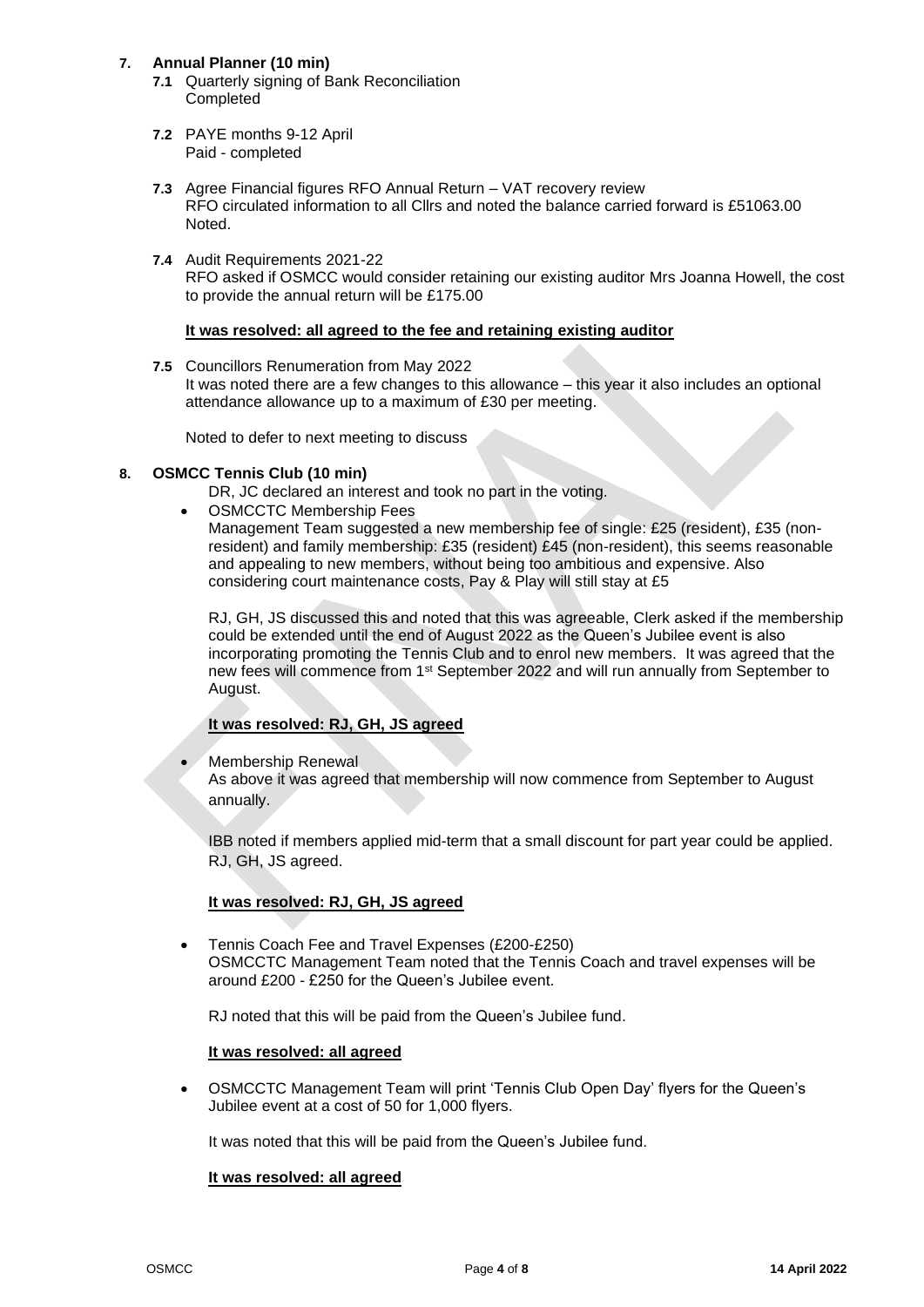• Itinerary of Jubilee Day - coaching 2pm-6pm (Big main event 5-6pm) OSMCCTC Management Team noted that there will be free coaching from an LTA Accredited coach, sessions will run for 30 minutes and followed by 30 minutes of free play, all equipment provided.

Bookings will be available online.

# **9. Queens Jubilee Celebrations (10 min) Friday 3rd June**

• Portaloos

Clerk obtained quotes, Tardishire fully booked, Euroloo £486.00, One company wanted a minimum of a week, Brandon Hire was the cheapest £240.00 (which OSMVA use) who required a deposit, it was noted that DR has organised this and paid the £500 deposit.

- Mr Marvel Magic Show The magic show has been booked for 3pm-5pm at £175
- **Fire Service** It was noted that JW has passed on the request for their attendance.
- St. Johns Ambulance It was noted that DR, RJ and Hilary Walkey-Williams from OSMVA have organised this.
- Police It was noted that the Police will not receive pay for this bank holiday – DR still querying this.
- Poster for paying for table places It was noted that JC will provide the poster.
- Commemorate mugs prizes for fancy dress. It was noted that mugs purchased at a cost of £74.99 will be used as prizes. This will be paid from the Queen's Jubilee fund.

# **10. Police Matters (5 min)**

Old St Mellons Police Report between 10/03/2022 – 09/04/2022

Figures are calculated specifically for the Old St Mellons area.

Call Categories

| All other Theft                | O              |
|--------------------------------|----------------|
| Criminal Damage & Arson        | Ω              |
| <b>Vehicle Crime</b>           | 0              |
| Violence without Injury        | $\overline{2}$ |
| Violence with Injury           | 0              |
| Public order offences          | 0              |
| <b>Burglary - Dwelling</b>     | 2              |
| <b>Other Sexual offences</b>   | 0              |
| Miscellaneous crimes           | 0              |
| Drug offences                  | 1              |
| Shoplifting                    | U              |
| Anti - Social behaviour        | 0              |
| Transport                      | U              |
| Public Welfare / Concern calls |                |
| Suspicious incident            |                |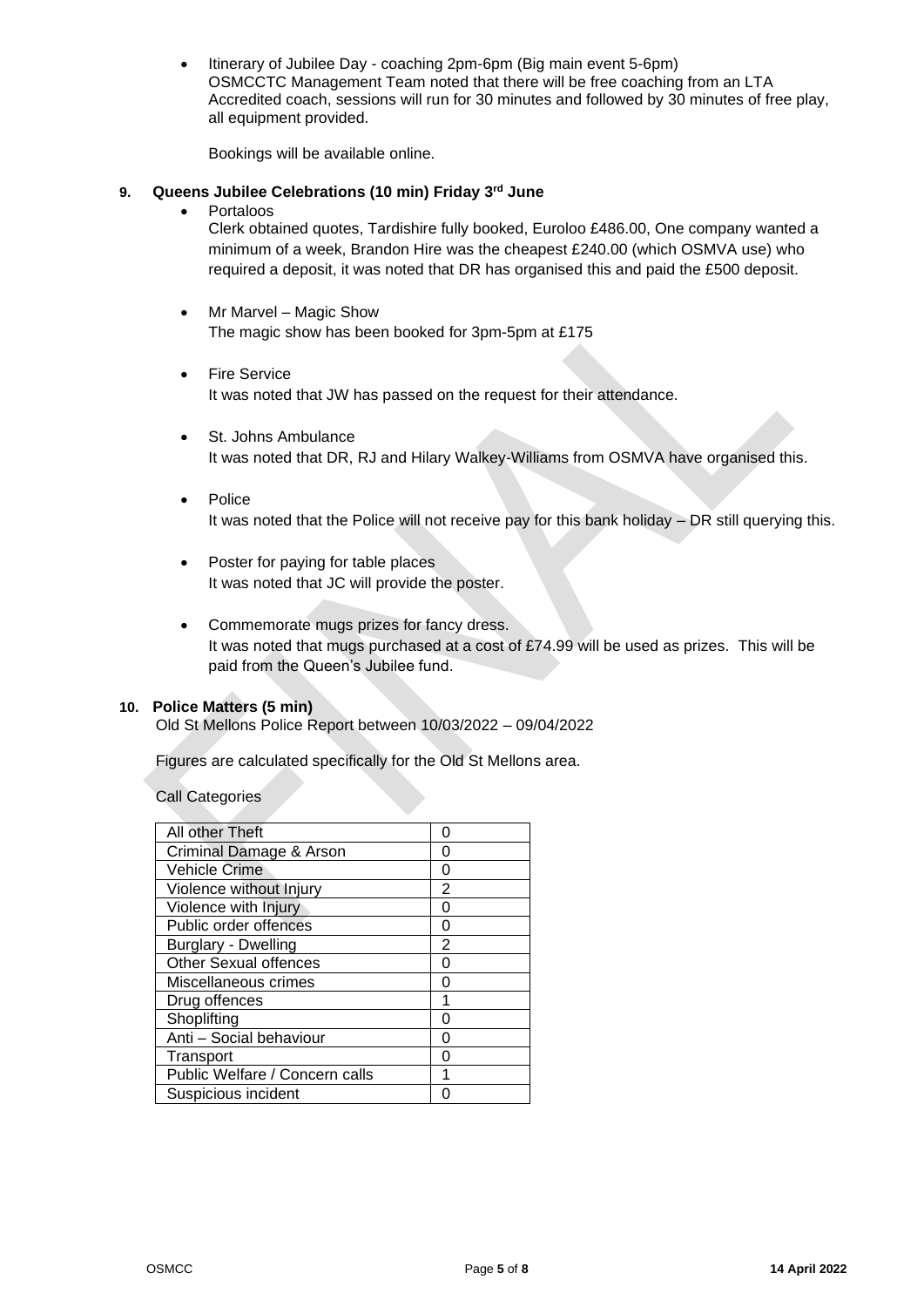# Ward Priority

The priorities identified by the local community are:

- Off Road motorcycle annoyance
- Auto-crime

Actions / Activities by the local Neighbourhood Policing Team.

From the 28<sup>th</sup> March the COVID regulations changed meaning face coverings are legally only to be worn in health care settings and workplaces/ other premises are to monitor the virus as we continue forward. Currently if the situation remains stable all remaining restrictions will be removed after 18th of April. The rules regarding testing are always changing though so for the latest Covid-19 regulations please see *[www.gov.wales/coronavirus](http://www.gov.wales/coronavirus)*

Off road motorcycle annoyance is a still a priority for the neighbourhood team. We continue to work with the council in relation to running operations that target those responsible.

The neighbourhood team have been engaging with local residents regarding our new 'street safe' scheme with the hope to create a nicer environment for the community to feel safe within. This will allow individuals to report areas they feel unsafe which will then be noted by South Wales Police and other agencies to change.

#### Emerging Trends

Off-road motorbikes continue to be an issue for the community and the local Neighbourhood Policing would encourage reports to be made via '101' whereby intelligence can be gathered to target offenders. South Wales Police are addressing the issue via Operation Red Mana in conjunction with the local authority. All issues should also be reported to your local councillors to make them aware to facilitate the use of the council off road team. South Wales police are introducing new methods of intelligence gathering within the force in an aim to tackle this issue. Any information provided to the police in relation to off road bikes will be used within this new system.

Auto-crime/opportunists has been on the rise therefore the neighbourhood team have been dealing with the incidents by reassuring residents and doing what's necessary to identify the individuals responsible, this will continue as long as needed.

#### Access Points.

The PACT meetings in St. Mellons are now taking place. The next date for the St Mellons PACT meeting is June 22<sup>nd</sup> 2022. This will take place between 1700-1800 at St Mellons Hub. Access points times and days are listed below:

| Initiative      | Frequency | Location          | Attendees   | Overview                       |
|-----------------|-----------|-------------------|-------------|--------------------------------|
|                 |           |                   |             |                                |
| Community       | Weekly    | The<br>Coach      | <b>PCSO</b> | $(11:30 -$<br>Tuesday<br>Every |
| Point<br>Access |           | House, Ty'r Winch |             | 12:30                          |
| <b>OSM</b>      |           | Road              |             |                                |
| Community       | Weekly    | St Mellons Hub    | <b>PCSO</b> | $(1700 -$<br>Monday<br>Every   |
| Access Point St |           |                   |             | 1800)                          |
| Mellons         |           |                   |             |                                |

PCSO 5818 Grace Hayman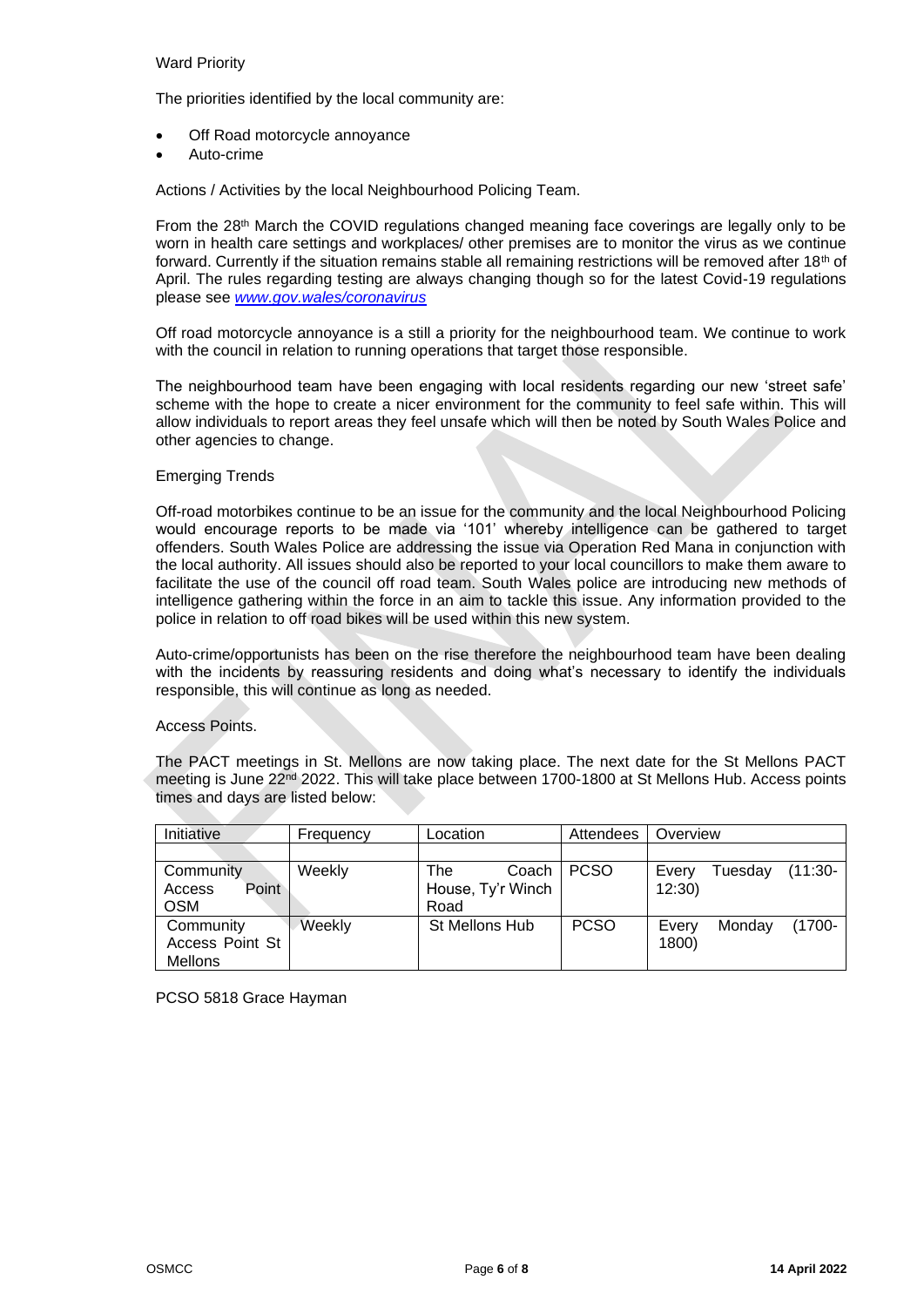Please see the below figures for your information.

Violence against the person – 6 Fraud – 0 Burglary – 1 Sexual Offences – 0 Theft  $-0$  $ASB - 3$ Damage – 2

PCSO 57909 Rob NOTLEY

#### **11. Planning (5 min)** None

# **12. One Voice Wales (RJ) (5 min)**

Nothing to report next meeting 25<sup>th</sup> April 2022

**13. St. Mellons Primary CiW School (5 min)** No Report

# **14. St. Edeyrn's Church Working Party (RJ, JW, DR, AB) (5 min)**

- Risk assessment to the graveyard and grounds update Ongoing.
- Church Gates

It was noted that the gates have been removed for repair and temporary security fencing had been put in place. Noted the gates have now been completed and re installed.

# **15. St. Edeyrn's Village (5 min)**

• Noticeboard – lock and glass issues

The clerk had contacted the supplier – as the Clerk noted the door kept on coming away from its housing, very dangerous, the suppler agreed to replace the notice board. It was noted that the new notice board has been delivered and installed. Mr James had carried out the installation at a cost of £40.00

# **It was resolved: all agreed and approved**

# **16. Village Hall Working Party (DS, RJ, GH) (10 min)**

- Smoke detectors fitted
- Heating checked

# **17. Playing Field Working Party (DS, AB, JS) (5 min)**

• Children's play area

JS asked if his area be improved. DR noted Cardiff Council is responsible for this, S106 had been set aside. It was hoped OSMCC could do something, looked at moving to another area in the playing field, due to moss accumulating in the existing area. DR will ask JW in his capacity of a County Councillor if he could ask Cardiff Council to look into this. As equipment that are broken are taking away and not replaced.

• New bench installation

It was noted the Simon Potter bench been installed to the far end of the field. It was noted that this needs to be maintained by the provider of the bench. JC will contact them and ask for written confirmation with regards to maintenance.